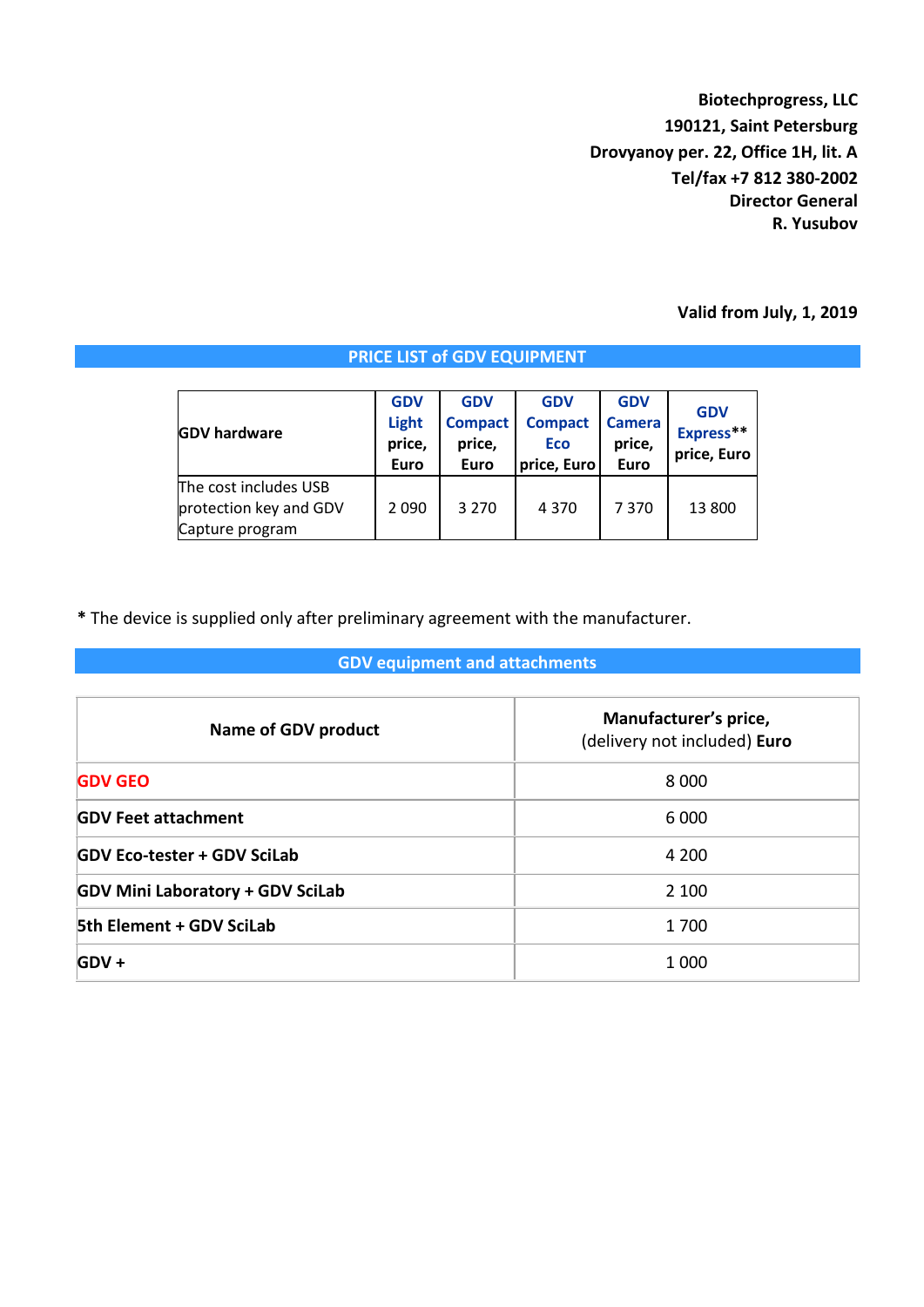# **Additional accessories**

| Name of accessories                  | <b>Price, Euro</b> (delivery not included) |  |  |  |  |
|--------------------------------------|--------------------------------------------|--|--|--|--|
| <b>Measuring electrode Sputnik 1</b> | 200                                        |  |  |  |  |
| GDV Filters (1 pack – 100 pcs.)      | 12                                         |  |  |  |  |
| "GDV Traveler" bag                   | 100                                        |  |  |  |  |
| Cover glasses (1 pack – 100 pcs.)    |                                            |  |  |  |  |

# **PRICE LIST of GDV Software**

| N              | <b>Name of GDV product</b>                         | Price,<br>(delivery not included)<br><b>Euro</b> |  |  |  |  |
|----------------|----------------------------------------------------|--------------------------------------------------|--|--|--|--|
| $\mathbf{1}$   | <b>GDV GEO (Supplied only with GDV GEO device)</b> | Price to be confirmed from the<br>manufacturer   |  |  |  |  |
| $\overline{2}$ | <b>GDV Scientific Laboratory</b>                   | 650                                              |  |  |  |  |
| 3              | <b>GDV Energy Field</b><br>610                     |                                                  |  |  |  |  |
| 4              | <b>GDV Diagram</b><br>610                          |                                                  |  |  |  |  |
| 5              | <b>GDV Chakra</b>                                  | 610                                              |  |  |  |  |
| 6              | <b>GDV Screening</b>                               | 610                                              |  |  |  |  |
| 7              | <b>GDV Sport</b>                                   | 610                                              |  |  |  |  |
| 8              | <b>GDV Atlas</b>                                   | 610                                              |  |  |  |  |
| 9              | <b>GDV Neurotonus</b>                              | 610                                              |  |  |  |  |
| 10             | <b>GDV Motivation</b>                              | 610                                              |  |  |  |  |
| 11             | <b>GDV Interpretation</b>                          | 580                                              |  |  |  |  |
| 12             | GD. Veda                                           | 580                                              |  |  |  |  |
| 13             | <b>GDV Effect</b><br>300                           |                                                  |  |  |  |  |
| 14             | <b>GDV Viewer</b>                                  | 280                                              |  |  |  |  |
| 15             | <b>SBJmanager for GDV Software</b>                 | 350                                              |  |  |  |  |
| 16             | Additional USB-port lock for GDV Software-2018     | 600                                              |  |  |  |  |